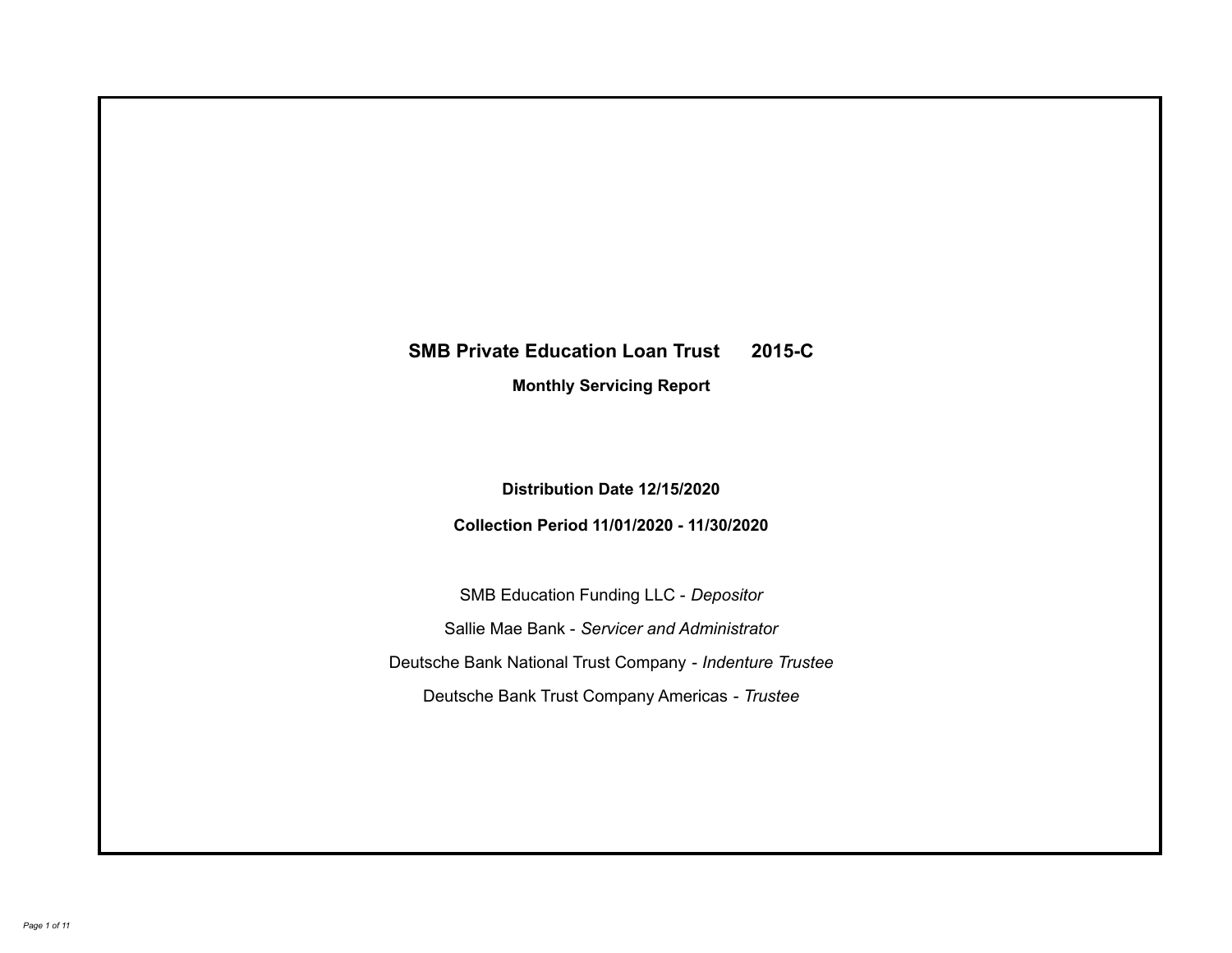A

| <b>Student Loan Portfolio Characteristics</b>                    | <b>Settlement Date</b><br>10/27/2015 | 10/31/2020                       | 11/30/2020                       |
|------------------------------------------------------------------|--------------------------------------|----------------------------------|----------------------------------|
| <b>Principal Balance</b><br>Interest to be Capitalized Balance   | \$693,787,197.00<br>55,852,621.68    | \$297,246,052.68<br>9,893,241.42 | \$293,277,295.15<br>9,373,229.37 |
| Pool Balance                                                     | \$749,639,818.68                     | \$307,139,294.10                 | \$302,650,524.52                 |
| Weighted Average Coupon (WAC)<br>Weighted Average Remaining Term | 8.22%<br>127.00                      | 7.79%<br>127.50                  | 7.80%<br>127.75                  |
| Number of Loans                                                  | 65,154                               | 27,718                           | 27,206                           |
| Number of Borrowers                                              | 45,614                               | 19,990                           | 19,620                           |
| Pool Factor                                                      |                                      | 0.409715821                      | 0.403727920                      |
| Since Issued Total Constant Prepayment Rate (1)                  |                                      | 9.43%                            | 9.31%                            |

| <b>Debt Securities</b> | Cusip/Isin | 11/16/2020      | 12/15/2020      |
|------------------------|------------|-----------------|-----------------|
| A2A                    | 78448RAB2  | \$47,197,015.38 | \$45,078,374.62 |
| A2B                    | 78448RAC0  | \$22,800,490.49 | \$21,776,992.54 |
| A <sub>3</sub>         | 78448RAD8  | \$75,000,000.00 | \$75,000,000.00 |
| B                      | 78448RAE6  | \$70,000,000.00 | \$70,000,000.00 |
|                        | 78448RAF3  | \$50,000,000.00 | \$50,000,000.00 |

| $\sim$<br>◡ | <b>Certificates</b> | Cusip/Isin | 11/16/2020   | 12/15/2020   |
|-------------|---------------------|------------|--------------|--------------|
|             | Residual            | 78448R106  | \$100,000.00 | \$100,000.00 |

| <b>Account Balances</b>                | 11/16/2020      | 12/15/2020      |
|----------------------------------------|-----------------|-----------------|
| Reserve Account Balance                | \$1,884,455.00  | \$1,884,455.00  |
|                                        |                 |                 |
| <b>Asset / Liability</b>               | 11/16/2020      | 12/15/2020      |
| Overcollateralization Percentage       | 13.72%          | 13.48%          |
| Specified Overcollateralization Amount | \$92,141,788.23 | \$90,795,157.36 |
| Actual Overcollateralization Amount    | \$42,141,788.23 | \$40,795,157.36 |

(1) For additional information, see 'Since Issued CPR Methodology' found on page 11 of this report.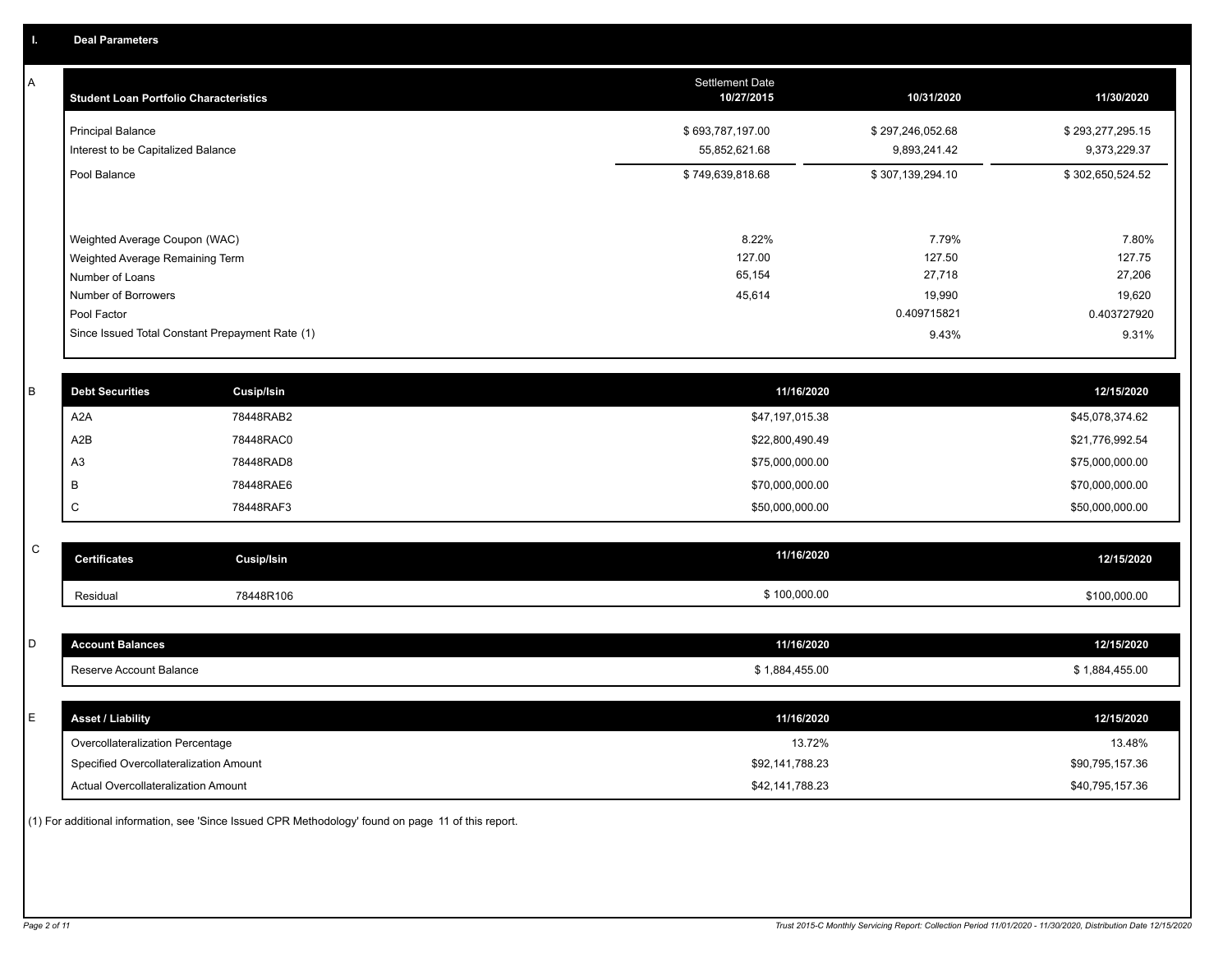### **II. 2015-C Trust Activity 11/01/2020 through 11/30/2020**

| <b>Borrower Principal</b><br>4,196,017.13<br>0.00<br><b>Consolidation Activity Principal</b><br>Seller Principal Reimbursement<br>0.00<br>Servicer Principal Reimbursement<br>0.00<br>Delinquent Principal Purchases by Servicer<br>0.00<br>0.00<br><b>Other Principal Deposits</b><br>\$4,196,017.13<br><b>Total Principal Receipts</b><br>В<br><b>Student Loan Interest Receipts</b><br>1,477,345.38<br><b>Borrower Interest</b><br>0.00<br><b>Consolidation Activity Interest</b><br>Seller Interest Reimbursement<br>0.00<br>0.00<br>Servicer Interest Reimbursement<br>0.00<br>Delinquent Interest Purchases by Servicer<br>0.00<br>Other Interest Deposits<br><b>Total Interest Receipts</b><br>\$1,477,345.38<br>С<br><b>Recoveries on Realized Losses</b><br>\$107,773.80<br>D<br>\$124.76<br><b>Investment Income</b><br>E<br>\$0.00<br><b>Funds Borrowed from Next Collection Period</b><br>F.<br>\$0.00<br><b>Funds Repaid from Prior Collection Period</b><br>G<br>\$0.00<br>Loan Sale or Purchase Proceeds<br>H<br>\$0.00<br>Initial Deposits to Distribution Account<br>\$0.00<br><b>Excess Transferred from Other Accounts</b><br>J<br><b>Borrower Benefit Reimbursements</b><br>\$0.00<br><b>Other Deposits</b><br>\$0.00<br>Κ<br>L.<br><b>Other Fees Collected</b><br>\$0.00<br>М<br><b>AVAILABLE FUNDS</b><br>\$5,781,261.07<br>N<br>Non-Cash Principal Activity During Collection Period<br>\$227,259.60<br>Aggregate Purchased Amounts by the Depositor, Servicer or Seller<br>O<br>\$0.00<br>P<br>\$0.00<br>Aggregate Loan Substitutions | Α | <b>Student Loan Principal Receipts</b> |  |
|---------------------------------------------------------------------------------------------------------------------------------------------------------------------------------------------------------------------------------------------------------------------------------------------------------------------------------------------------------------------------------------------------------------------------------------------------------------------------------------------------------------------------------------------------------------------------------------------------------------------------------------------------------------------------------------------------------------------------------------------------------------------------------------------------------------------------------------------------------------------------------------------------------------------------------------------------------------------------------------------------------------------------------------------------------------------------------------------------------------------------------------------------------------------------------------------------------------------------------------------------------------------------------------------------------------------------------------------------------------------------------------------------------------------------------------------------------------------------------------------------------------------------------------------------------------|---|----------------------------------------|--|
|                                                                                                                                                                                                                                                                                                                                                                                                                                                                                                                                                                                                                                                                                                                                                                                                                                                                                                                                                                                                                                                                                                                                                                                                                                                                                                                                                                                                                                                                                                                                                               |   |                                        |  |
|                                                                                                                                                                                                                                                                                                                                                                                                                                                                                                                                                                                                                                                                                                                                                                                                                                                                                                                                                                                                                                                                                                                                                                                                                                                                                                                                                                                                                                                                                                                                                               |   |                                        |  |
|                                                                                                                                                                                                                                                                                                                                                                                                                                                                                                                                                                                                                                                                                                                                                                                                                                                                                                                                                                                                                                                                                                                                                                                                                                                                                                                                                                                                                                                                                                                                                               |   |                                        |  |
|                                                                                                                                                                                                                                                                                                                                                                                                                                                                                                                                                                                                                                                                                                                                                                                                                                                                                                                                                                                                                                                                                                                                                                                                                                                                                                                                                                                                                                                                                                                                                               |   |                                        |  |
|                                                                                                                                                                                                                                                                                                                                                                                                                                                                                                                                                                                                                                                                                                                                                                                                                                                                                                                                                                                                                                                                                                                                                                                                                                                                                                                                                                                                                                                                                                                                                               |   |                                        |  |
|                                                                                                                                                                                                                                                                                                                                                                                                                                                                                                                                                                                                                                                                                                                                                                                                                                                                                                                                                                                                                                                                                                                                                                                                                                                                                                                                                                                                                                                                                                                                                               |   |                                        |  |
|                                                                                                                                                                                                                                                                                                                                                                                                                                                                                                                                                                                                                                                                                                                                                                                                                                                                                                                                                                                                                                                                                                                                                                                                                                                                                                                                                                                                                                                                                                                                                               |   |                                        |  |
|                                                                                                                                                                                                                                                                                                                                                                                                                                                                                                                                                                                                                                                                                                                                                                                                                                                                                                                                                                                                                                                                                                                                                                                                                                                                                                                                                                                                                                                                                                                                                               |   |                                        |  |
|                                                                                                                                                                                                                                                                                                                                                                                                                                                                                                                                                                                                                                                                                                                                                                                                                                                                                                                                                                                                                                                                                                                                                                                                                                                                                                                                                                                                                                                                                                                                                               |   |                                        |  |
|                                                                                                                                                                                                                                                                                                                                                                                                                                                                                                                                                                                                                                                                                                                                                                                                                                                                                                                                                                                                                                                                                                                                                                                                                                                                                                                                                                                                                                                                                                                                                               |   |                                        |  |
|                                                                                                                                                                                                                                                                                                                                                                                                                                                                                                                                                                                                                                                                                                                                                                                                                                                                                                                                                                                                                                                                                                                                                                                                                                                                                                                                                                                                                                                                                                                                                               |   |                                        |  |
|                                                                                                                                                                                                                                                                                                                                                                                                                                                                                                                                                                                                                                                                                                                                                                                                                                                                                                                                                                                                                                                                                                                                                                                                                                                                                                                                                                                                                                                                                                                                                               |   |                                        |  |
|                                                                                                                                                                                                                                                                                                                                                                                                                                                                                                                                                                                                                                                                                                                                                                                                                                                                                                                                                                                                                                                                                                                                                                                                                                                                                                                                                                                                                                                                                                                                                               |   |                                        |  |
|                                                                                                                                                                                                                                                                                                                                                                                                                                                                                                                                                                                                                                                                                                                                                                                                                                                                                                                                                                                                                                                                                                                                                                                                                                                                                                                                                                                                                                                                                                                                                               |   |                                        |  |
|                                                                                                                                                                                                                                                                                                                                                                                                                                                                                                                                                                                                                                                                                                                                                                                                                                                                                                                                                                                                                                                                                                                                                                                                                                                                                                                                                                                                                                                                                                                                                               |   |                                        |  |
|                                                                                                                                                                                                                                                                                                                                                                                                                                                                                                                                                                                                                                                                                                                                                                                                                                                                                                                                                                                                                                                                                                                                                                                                                                                                                                                                                                                                                                                                                                                                                               |   |                                        |  |
|                                                                                                                                                                                                                                                                                                                                                                                                                                                                                                                                                                                                                                                                                                                                                                                                                                                                                                                                                                                                                                                                                                                                                                                                                                                                                                                                                                                                                                                                                                                                                               |   |                                        |  |
|                                                                                                                                                                                                                                                                                                                                                                                                                                                                                                                                                                                                                                                                                                                                                                                                                                                                                                                                                                                                                                                                                                                                                                                                                                                                                                                                                                                                                                                                                                                                                               |   |                                        |  |
|                                                                                                                                                                                                                                                                                                                                                                                                                                                                                                                                                                                                                                                                                                                                                                                                                                                                                                                                                                                                                                                                                                                                                                                                                                                                                                                                                                                                                                                                                                                                                               |   |                                        |  |
|                                                                                                                                                                                                                                                                                                                                                                                                                                                                                                                                                                                                                                                                                                                                                                                                                                                                                                                                                                                                                                                                                                                                                                                                                                                                                                                                                                                                                                                                                                                                                               |   |                                        |  |
|                                                                                                                                                                                                                                                                                                                                                                                                                                                                                                                                                                                                                                                                                                                                                                                                                                                                                                                                                                                                                                                                                                                                                                                                                                                                                                                                                                                                                                                                                                                                                               |   |                                        |  |
|                                                                                                                                                                                                                                                                                                                                                                                                                                                                                                                                                                                                                                                                                                                                                                                                                                                                                                                                                                                                                                                                                                                                                                                                                                                                                                                                                                                                                                                                                                                                                               |   |                                        |  |
|                                                                                                                                                                                                                                                                                                                                                                                                                                                                                                                                                                                                                                                                                                                                                                                                                                                                                                                                                                                                                                                                                                                                                                                                                                                                                                                                                                                                                                                                                                                                                               |   |                                        |  |
|                                                                                                                                                                                                                                                                                                                                                                                                                                                                                                                                                                                                                                                                                                                                                                                                                                                                                                                                                                                                                                                                                                                                                                                                                                                                                                                                                                                                                                                                                                                                                               |   |                                        |  |
|                                                                                                                                                                                                                                                                                                                                                                                                                                                                                                                                                                                                                                                                                                                                                                                                                                                                                                                                                                                                                                                                                                                                                                                                                                                                                                                                                                                                                                                                                                                                                               |   |                                        |  |
|                                                                                                                                                                                                                                                                                                                                                                                                                                                                                                                                                                                                                                                                                                                                                                                                                                                                                                                                                                                                                                                                                                                                                                                                                                                                                                                                                                                                                                                                                                                                                               |   |                                        |  |
|                                                                                                                                                                                                                                                                                                                                                                                                                                                                                                                                                                                                                                                                                                                                                                                                                                                                                                                                                                                                                                                                                                                                                                                                                                                                                                                                                                                                                                                                                                                                                               |   |                                        |  |
|                                                                                                                                                                                                                                                                                                                                                                                                                                                                                                                                                                                                                                                                                                                                                                                                                                                                                                                                                                                                                                                                                                                                                                                                                                                                                                                                                                                                                                                                                                                                                               |   |                                        |  |
|                                                                                                                                                                                                                                                                                                                                                                                                                                                                                                                                                                                                                                                                                                                                                                                                                                                                                                                                                                                                                                                                                                                                                                                                                                                                                                                                                                                                                                                                                                                                                               |   |                                        |  |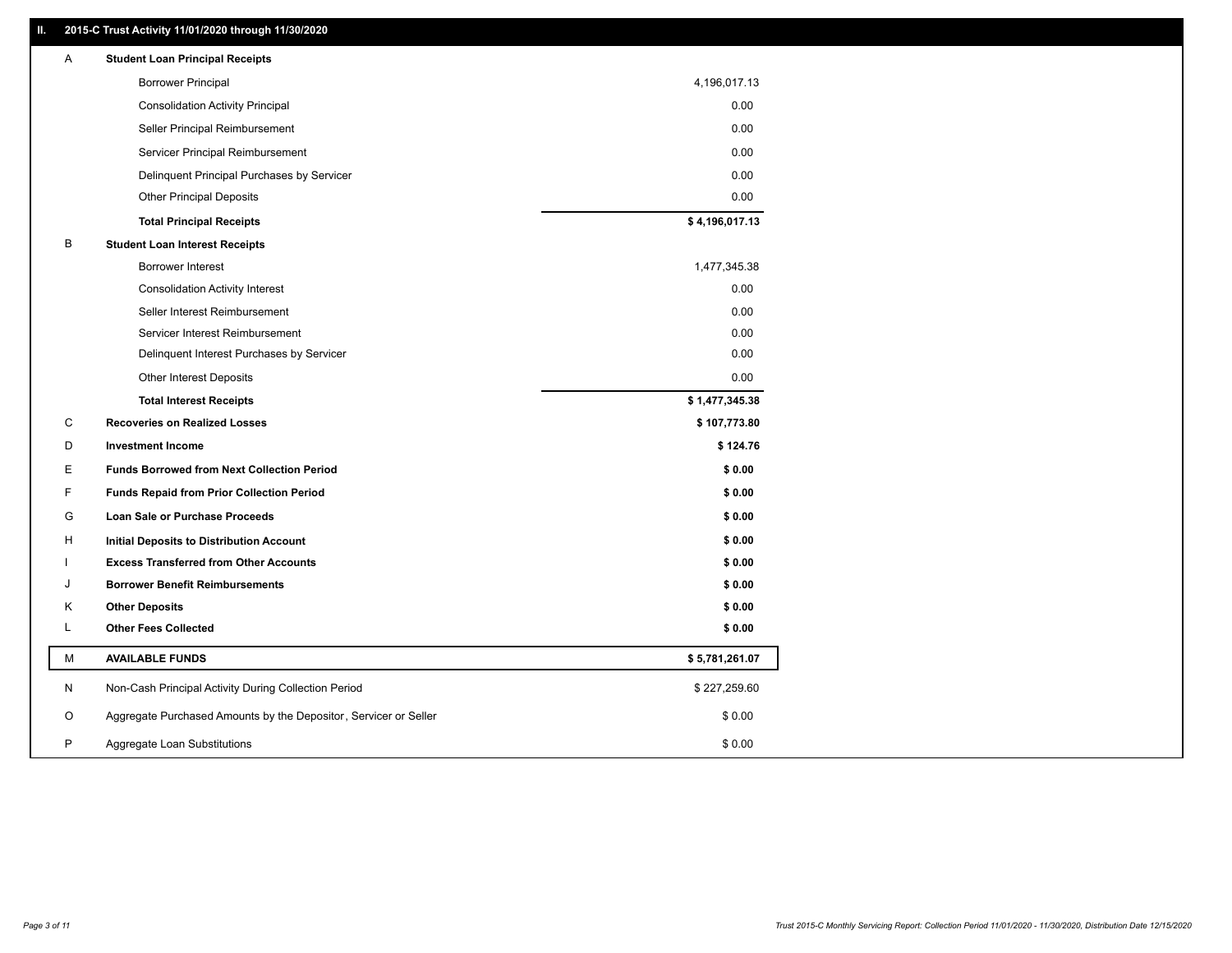| <b>Loans by Repayment Status</b> |                       |                          |         |                                                           |                |                            |                          |         |                                                                  |                |                            |
|----------------------------------|-----------------------|--------------------------|---------|-----------------------------------------------------------|----------------|----------------------------|--------------------------|---------|------------------------------------------------------------------|----------------|----------------------------|
|                                  |                       |                          |         | 11/30/2020                                                |                |                            |                          |         | 10/31/2020                                                       |                |                            |
|                                  |                       | <b>Wtd Avg</b><br>Coupon | # Loans | Principal and<br><b>Interest Accrued</b><br>to Capitalize | % of Principal | % of Loans in<br>Repay (1) | <b>Wtd Avg</b><br>Coupon | # Loans | <b>Principal and</b><br><b>Interest Accrued</b><br>to Capitalize | % of Principal | % of Loans in<br>Repay (1) |
| INTERIM:                         | IN SCHOOL             | 8.90%                    | 444     | \$7,120,627.73                                            | 2.353%         | $-$ %                      | 8.88%                    | 446     | \$7,105,109.20                                                   | 2.313%         | $-$ %                      |
|                                  | <b>GRACE</b>          | 8.24%                    | 105     | \$1,827,657.44                                            | 0.604%         | $-$ %                      | 8.82%                    | 199     | \$3,189,487.37                                                   | 1.038%         | $-$ %                      |
|                                  | <b>DEFERMENT</b>      | 8.67%                    | 2,094   | \$29,577,011.89                                           | 9.773%         | $-$ %                      | 8.65%                    | 2,102   | \$29,470,441.07                                                  | 9.595%         | $-$ %                      |
| <b>REPAYMENT:</b>                | <b>CURRENT</b>        | 7.65%                    | 22,936  | \$239,387,195.11                                          | 79.097%        | 90.634%                    | 7.62%                    | 23,251  | \$241,440,637.26                                                 | 78.609%        | 90.301%                    |
|                                  | 31-60 DAYS DELINQUENT | 7.56%                    | 420     | \$6,112,532.55                                            | 2.020%         | 2.314%                     | 8.02%                    | 418     | \$6,632,086.77                                                   | 2.159%         | 2.480%                     |
|                                  | 61-90 DAYS DELINQUENT | 7.44%                    | 232     | \$4,006,401.16                                            | 1.324%         | 1.517%                     | 7.45%                    | 241     | \$3,587,502.74                                                   | 1.168%         | 1.342%                     |
|                                  | > 90 DAYS DELINQUENT  | 8.53%                    | 196     | \$2,996,820.03                                            | 0.990%         | 1.135%                     | 8.04%                    | 208     | \$3,086,219.76                                                   | 1.005%         | 1.154%                     |
|                                  | FORBEARANCE           | 8.12%                    | 779     | \$11,622,278.61                                           | 3.840%         | 4.400%                     | 8.06%                    | 853     | \$12,627,809.93                                                  | 4.111%         | 4.723%                     |
| <b>TOTAL</b>                     |                       |                          | 27,206  | \$302,650,524.52                                          | 100.00%        | 100.00%                    |                          | 27,718  | \$307,139,294.10                                                 | 100.00%        | 100.00%                    |

Percentages may not total 100% due to rounding \*

1 Loans classified in "Repayment" include any loan for which interim interest only, \$25 fixed payments or full principal and interest payments are due.

| <b>Loans by Borrower Status</b> |                                                                                                                                                                              |                          |         |                                                           |                |                                |                          |         |                                                                  |                |                                |
|---------------------------------|------------------------------------------------------------------------------------------------------------------------------------------------------------------------------|--------------------------|---------|-----------------------------------------------------------|----------------|--------------------------------|--------------------------|---------|------------------------------------------------------------------|----------------|--------------------------------|
|                                 |                                                                                                                                                                              |                          |         | 11/30/2020                                                |                |                                | 10/31/2020               |         |                                                                  |                |                                |
|                                 |                                                                                                                                                                              | <b>Wtd Avg</b><br>Coupon | # Loans | Principal and<br><b>Interest Accrued</b><br>to Capitalize | % of Principal | % of Loans in<br>P&I Repay (2) | <b>Wtd Avg</b><br>Coupon | # Loans | <b>Principal and</b><br><b>Interest Accrued</b><br>to Capitalize | % of Principal | % of Loans in<br>P&I Repay (2) |
| INTERIM:                        | IN SCHOOL                                                                                                                                                                    | 8.78%                    | 789     | \$12,619,204.50                                           | 4.170%         | $-$ %                          | 8.76%                    | 790     | \$12,574,388.90                                                  | 4.094%         | $-$ %                          |
|                                 | <b>GRACE</b>                                                                                                                                                                 | 8.32%                    | 191     | \$3,578,100.33                                            | 1.182%         | $-$ %                          | 8.74%                    | 369     | \$6,182,809.27                                                   | 2.013%         | $-$ %                          |
|                                 | <b>DEFERMENT</b>                                                                                                                                                             | 8.49%                    | 3,552   | \$48,301,364.54                                           | 15.959%        | $-$ %                          | 8.46%                    | 3,597   | \$48,451,503.69                                                  | 15.775%        | $-$ %                          |
| P&I REPAYMENT:                  | <b>CURRENT</b>                                                                                                                                                               | 7.57%                    | 21,064  | \$213,675,869.34                                          | 70.602%        | 89.723%                        | 7.53%                    | 21,251  | \$214,141,043.94                                                 | 69.721%        | 89.251%                        |
|                                 | 31-60 DAYS DELINQUENT                                                                                                                                                        | 7.50%                    | 407     | \$5,924,510.28                                            | 1.958%         | 2.488%                         | 8.00%                    | 410     | \$6,520,879.78                                                   | 2.123%         | 2.718%                         |
|                                 | 61-90 DAYS DELINQUENT                                                                                                                                                        | 7.42%                    | 228     | \$3,932,376.89                                            | 1.299%         | 1.651%                         | 7.44%                    | 240     | \$3,554,638.83                                                   | 1.157%         | 1.482%                         |
|                                 | > 90 DAYS DELINQUENT                                                                                                                                                         | 8.53%                    | 196     | \$2,996,820.03                                            | 0.990%         | 1.258%                         | 8.04%                    | 208     | \$3,086,219.76                                                   | 1.005%         | 1.286%                         |
|                                 | FORBEARANCE                                                                                                                                                                  | 8.12%                    | 779     | \$11,622,278.61                                           | 3.840%         | 4.880%                         | 8.06%                    | 853     | \$12,627,809.93                                                  | 4.111%         | 5.263%                         |
| <b>TOTAL</b><br>$\overline{2}$  | Percentages may not total 100% due to rounding<br>Loans classified in "P&I Repayment" includes only those loans for which scheduled principal and interest payments are due. |                          | 27,206  | \$302,650,524.52                                          | 100.00%        | 100.00%                        |                          | 27,718  | \$307,139,294.10                                                 | 100.00%        | 100.00%                        |

To conform with company standard reporting these sections now include Princial and Interest Accrued to Capitalize .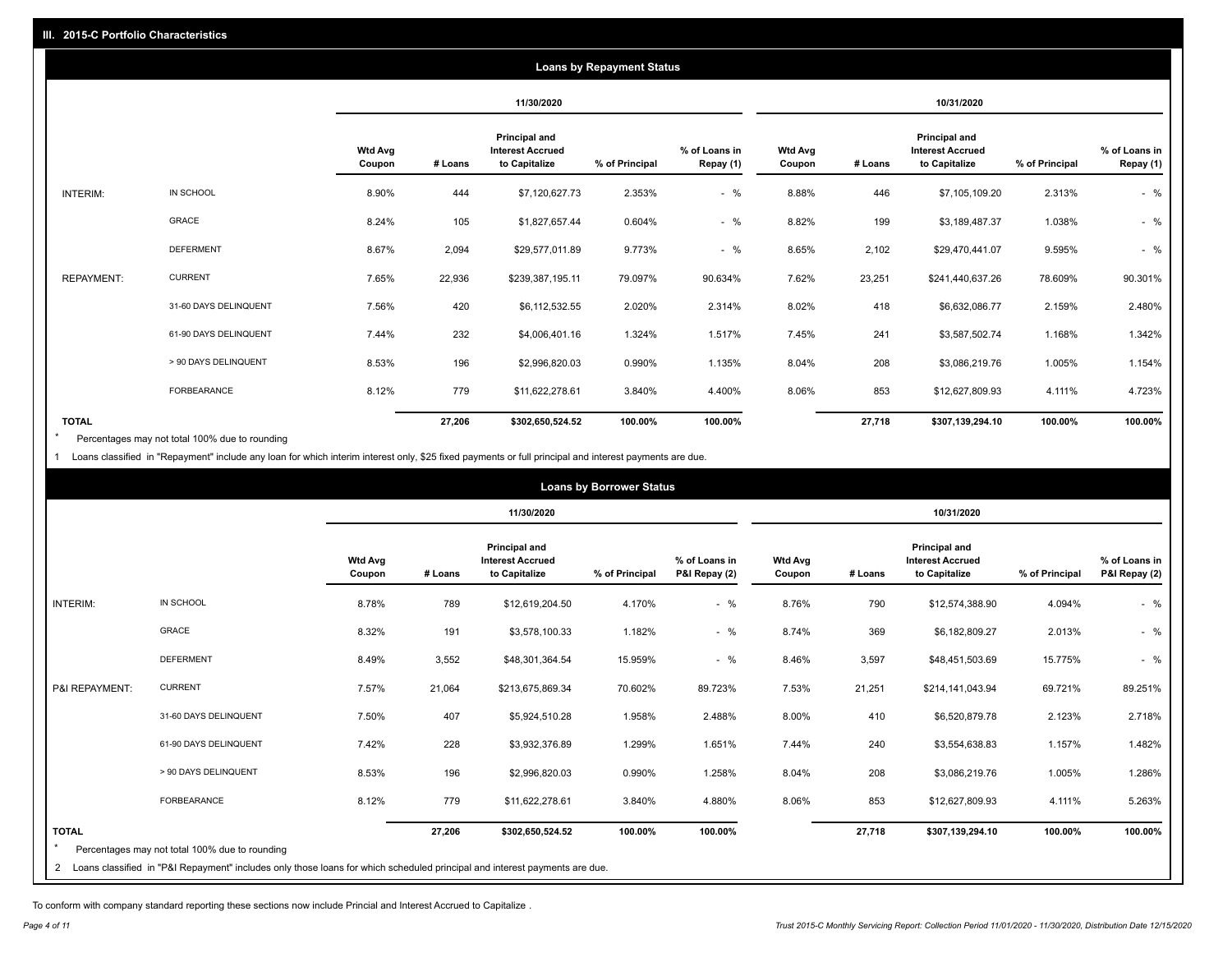|                                                                                                  | 11/30/2020       | 10/31/2020       |  |
|--------------------------------------------------------------------------------------------------|------------------|------------------|--|
| Pool Balance                                                                                     | \$302,650,524.52 | \$307,139,294.10 |  |
| Total # Loans                                                                                    | 27,206           | 27,718           |  |
| Total # Borrowers                                                                                | 19,620           | 19,990           |  |
| Weighted Average Coupon                                                                          | 7.80%            | 7.79%            |  |
| Weighted Average Remaining Term                                                                  | 127.75           | 127.50           |  |
| Percent of Pool - Cosigned                                                                       | 93.5%            | 93.5%            |  |
| Percent of Pool - Non Cosigned                                                                   | 6.5%             | 6.5%             |  |
| Borrower Interest Accrued for Period                                                             | \$1,882,534.56   | \$1,972,224.49   |  |
| <b>Outstanding Borrower Interest Accrued</b>                                                     | \$12,293,662.71  | \$12,903,428.00  |  |
| Gross Principal Realized Loss - Periodic *                                                       | \$722,511.19     | \$553,022.36     |  |
| Gross Principal Realized Loss - Cumulative *                                                     | \$32,844,610.28  | \$32,122,099.09  |  |
| Recoveries on Realized Losses - Periodic                                                         | \$107,773.80     | \$85,947.61      |  |
| Recoveries on Realized Losses - Cumulative                                                       | \$5,248,067.09   | \$5,140,293.29   |  |
| Net Losses - Periodic                                                                            | \$614,737.39     | \$467,074.75     |  |
| Net Losses - Cumulative                                                                          | \$27,596,543.19  | \$26,981,805.80  |  |
| Non-Cash Principal Activity - Capitalized Interest                                               | \$953,582.70     | \$481,544.69     |  |
| Since Issued Total Constant Prepayment Rate (CPR) (1)                                            | 9.31%            | 9.43%            |  |
| <b>Loan Substitutions</b>                                                                        | \$0.00           | \$0.00           |  |
| <b>Cumulative Loan Substitutions</b>                                                             | \$0.00           | \$0.00           |  |
| <b>Unpaid Servicing Fees</b>                                                                     | \$0.00           | \$0.00           |  |
| <b>Unpaid Administration Fees</b>                                                                | \$0.00           | \$0.00           |  |
| <b>Unpaid Carryover Servicing Fees</b>                                                           | \$0.00           | \$0.00           |  |
| Note Interest Shortfall                                                                          | \$0.00           | \$0.00           |  |
| Loans in Modification                                                                            | \$37,571,289.79  | \$38,014,944.41  |  |
| % of Loans in Modification as a % of Loans in Repayment (P&I)                                    | 16.59%           | 16.72%           |  |
|                                                                                                  |                  |                  |  |
| % Annualized Gross Principal Realized Loss - Periodic as a %<br>of Loans in Repayment (P&I) * 12 | 3.83%            | 2.92%            |  |
| % Gross Principal Realized Loss - Cumulative as a % of                                           |                  |                  |  |
| <b>Original Pool Balance</b>                                                                     | 4.38%            | 4.29%            |  |
|                                                                                                  |                  |                  |  |

\* In accordance with the Servicer's current policies and procedures, after September 1, 2017 loans subject to bankruptcy claims generally will not be reported as a charged- off unless and until they are delinquent for 120

(1) For additional information, see 'Since Issued CPR Methodology' found on page 11 of this report.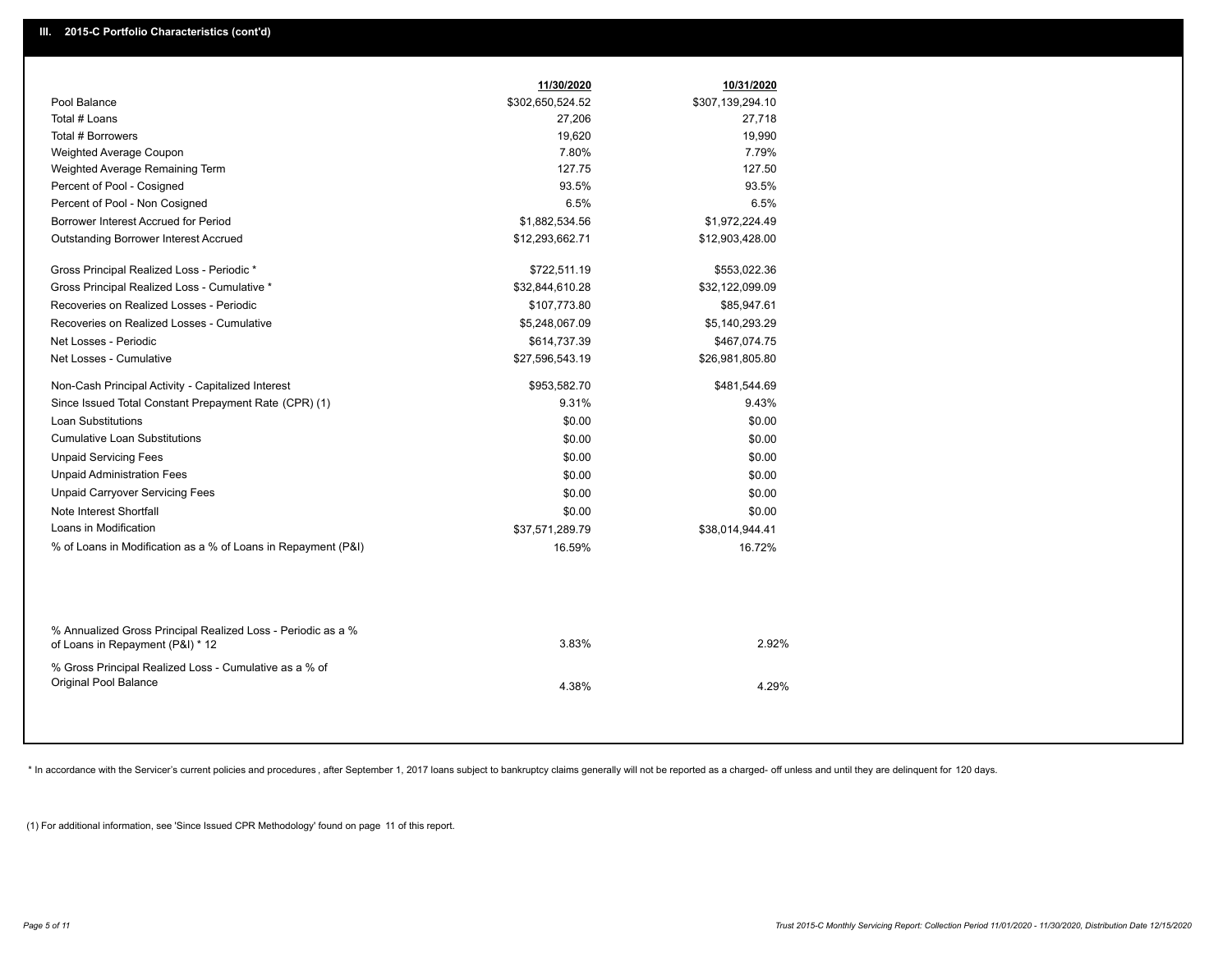#### **Loan Program**  A

|                                    | Weighted<br><b>Average Coupon</b> | # LOANS | <b>\$ AMOUNT</b> | $%$ *    |
|------------------------------------|-----------------------------------|---------|------------------|----------|
| - Smart Option Interest-Only Loans | 7.13%                             | 5,056   | \$35,721,269.99  | 11.803%  |
| - Smart Option Fixed Pay Loans     | 7.75%                             | 7.096   | \$92,670,339.56  | 30.620%  |
| - Smart Option Deferred Loans      | 7.97%                             | 15.054  | \$174,258,914.97 | 57.578%  |
| - Other Loan Programs              | $0.00\%$                          | 0       | \$0.00           | 0.000%   |
| <b>Total</b>                       | 7.80%                             | 27,206  | \$302,650,524.52 | 100.000% |

\* Percentages may not total 100% due to rounding

B

C

**Index Type**

|                       | Weighted<br><b>Average Coupon</b> | # LOANS  | <b>\$ AMOUNT</b> | $%$ *    |
|-----------------------|-----------------------------------|----------|------------------|----------|
| - Fixed Rate Loans    | 7.42%                             | 6,715    | \$90,828,312.69  | 30.011%  |
| - LIBOR Indexed Loans | 7.97%                             | 20,491   | \$211,822,211.83 | 69.989%  |
| - Other Index Rates   | $0.00\%$                          | $\Omega$ | \$0.00           | 0.000%   |
| <b>Total</b>          | 7.80%                             | 27,206   | \$302,650,524.52 | 100.000% |

\* Percentages may not total 100% due to rounding

# **Weighted Average Recent FICO**

|                      |        |                  | $\frac{9}{6}$ * |
|----------------------|--------|------------------|-----------------|
| $0 - 639$            | 2,144  | \$25,975,067.61  | 8.583%          |
| 640 - 669            | 1,769  | \$21,631,018.61  | 7.147%          |
| 670 - 699            | 2,853  | \$33,585,222.63  | 11.097%         |
| 700 - 739            | 5,556  | \$64,211,518.59  | 21.216%         |
| $740 +$              | 14,884 | \$157,247,697.08 | 51.957%         |
| $N/A$ <sub>(1)</sub> | 0      | \$0.00           | $0.000\%$       |
| <b>Total</b>         | 27,206 | \$302,650,524.52 | 100.000%        |

To conform with company standard reporting these sections now include Princial and Interest Accrued to Capitalize .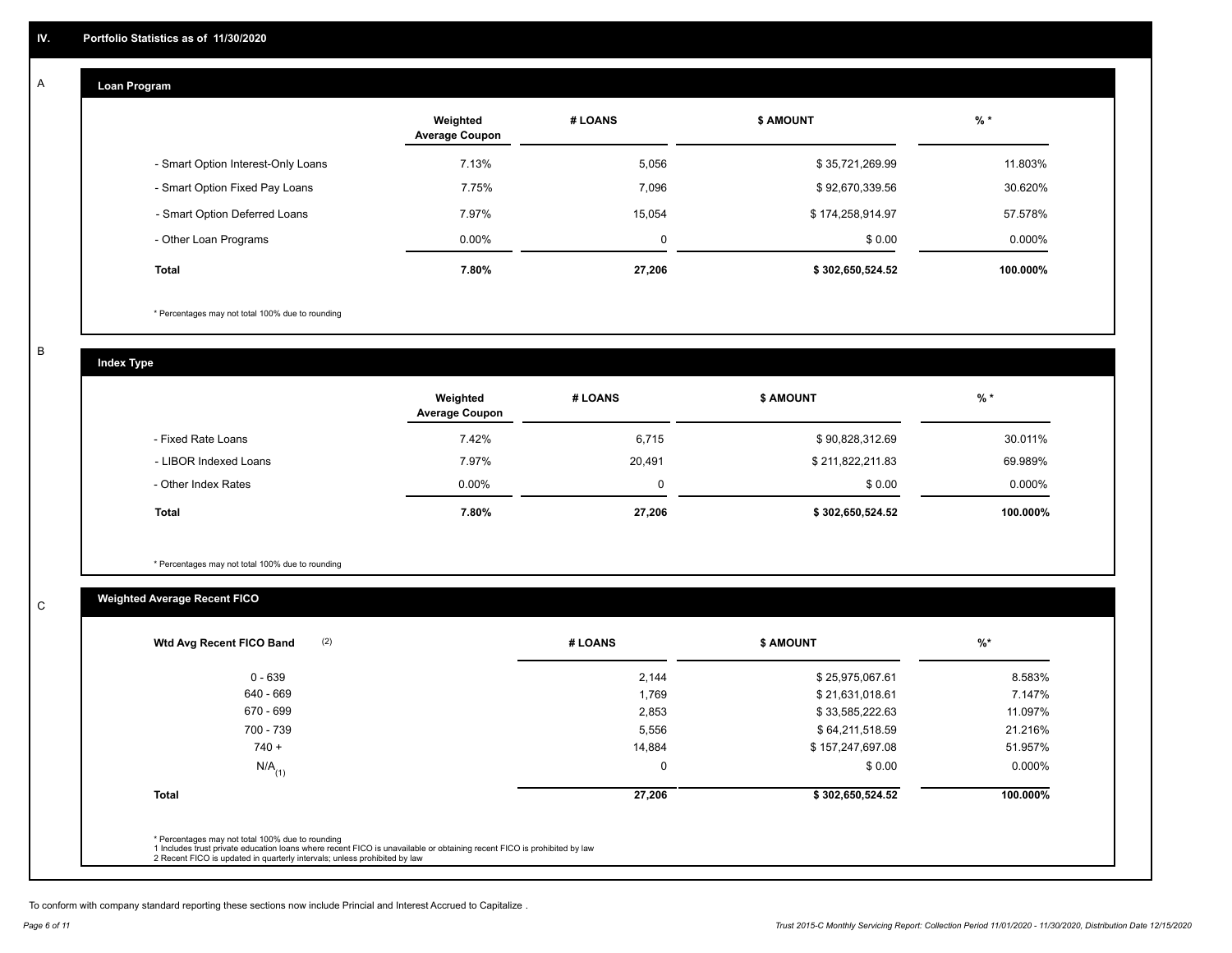| V. |       | 2015-C Reserve Account and Principal Distribution Calculations                             |                  |  |
|----|-------|--------------------------------------------------------------------------------------------|------------------|--|
| А. |       | <b>Reserve Account</b>                                                                     |                  |  |
|    |       | Specified Reserve Account Balance                                                          | \$1,884,455.00   |  |
|    |       | Actual Reserve Account Balance                                                             | \$1,884,455.00   |  |
| В. |       | <b>Principal Distribution Amount</b>                                                       |                  |  |
|    | i.    | Class A Notes Outstanding                                                                  | \$144,997,505.87 |  |
|    | ii.   | Pool Balance                                                                               | \$302,650,524.52 |  |
|    | iii.  | First Priority Principal Distribution Amount (i - ii)                                      | \$0.00           |  |
|    |       |                                                                                            |                  |  |
|    | iv.   | Class A and B Notes Outstanding                                                            | \$214,997,505.87 |  |
|    | v.    | First Priority Principal Distribution Amount                                               | \$0.00           |  |
|    | vi.   | Pool Balance                                                                               | \$302,650,524.52 |  |
|    | vii.  | Specified Overcollateralization Amount                                                     | \$90,795,157.36  |  |
|    | viii. | Available Funds (after payment of waterfall items A through H)                             | \$4,901,103.38   |  |
|    | ix.   | <b>Class C Notes Outstanding</b>                                                           | \$50,000,000.00  |  |
|    | x.    | Regular Principal Distribution Amount (if (iv > 0, (iv - v) - (vi - vii), min(viii, ix))   | \$3,142,138.71   |  |
|    |       |                                                                                            |                  |  |
|    | xi.   | Pool Balance                                                                               | \$302,650,524.52 |  |
|    | xii.  | 10% of Initial Pool Balance                                                                | \$74,963,981.87  |  |
|    | xiii. | First Priority Principal Distribution Amount                                               | \$0.00           |  |
|    | XIV.  | Regular Principal Distribution Amount                                                      | \$3,142,138.71   |  |
|    | XV.   | Available Funds (after payment of waterfall items A through J)                             | \$1,758,964.67   |  |
|    |       | xvi. Additional Principal Distribution Amount (if(ix $\lt$ = x, min(xv, xi - xiii - xiv))) | \$0.00           |  |
|    |       |                                                                                            |                  |  |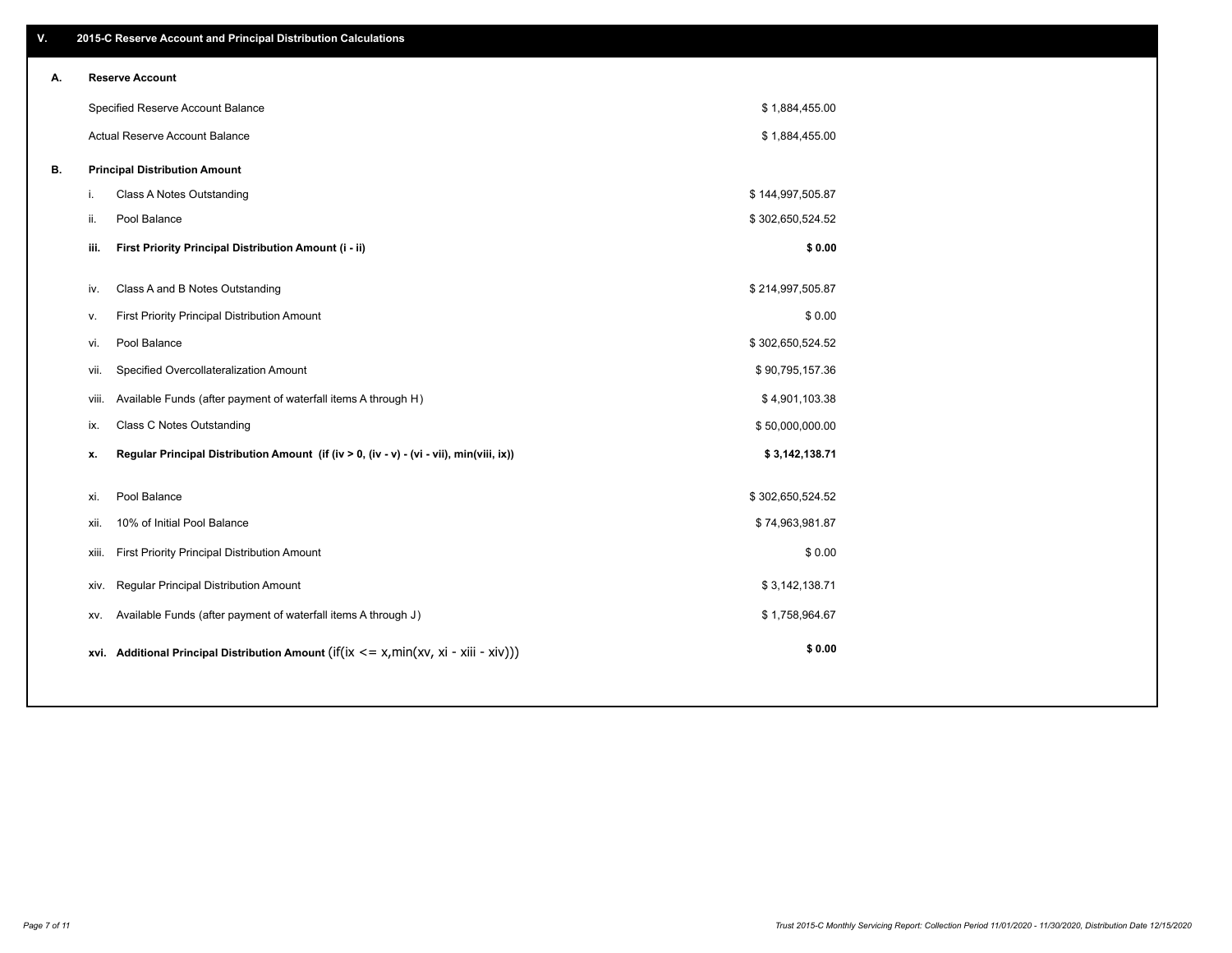|    |                                                         | Paid           | <b>Funds Balance</b> |
|----|---------------------------------------------------------|----------------|----------------------|
|    | <b>Total Available Funds</b>                            |                | \$5,781,261.07       |
| A  | <b>Trustee Fees</b>                                     | \$18,375.00    | \$5,762,886.07       |
| В  | <b>Servicing Fees</b>                                   | \$198,997.75   | \$5,563,888.32       |
| C  | i. Administration Fees                                  | \$8,333.00     | \$5,555,555.32       |
|    | ii. Unreimbursed Administrator Advances plus any Unpaid | \$0.00         | \$5,555,555.32       |
| D  | Class A Noteholders Interest Distribution Amount        | \$262,785.27   | \$5,292,770.05       |
| Е  | <b>First Priority Principal Payment</b>                 | \$0.00         | \$5,292,770.05       |
| F. | Class B Noteholders Interest Distribution Amount        | \$204,166.67   | \$5,088,603.38       |
| G  | <b>Class C Noteholders Interest Distribution Amount</b> | \$187,500.00   | \$4,901,103.38       |
| H  | <b>Reinstatement Reserve Account</b>                    | \$0.00         | \$4,901,103.38       |
|    | Regular Principal Distribution                          | \$3,142,138.71 | \$1,758,964.67       |
| J  | <b>Carryover Servicing Fees</b>                         | \$0.00         | \$1,758,964.67       |
| K  | Additional Principal Distribution Amount                | \$0.00         | \$1,758,964.67       |
| L  | Unpaid Expenses of Trustee                              | \$0.00         | \$1,758,964.67       |
| м  | Unpaid Expenses of Administrator                        | \$0.00         | \$1,758,964.67       |
| N  | Remaining Funds to the Residual Certificateholders      | \$1,758,964.67 | \$0.00               |

#### **Waterfall Conditions**

|      | Pool Balance                                                                       | \$302,650,524.52 |  |
|------|------------------------------------------------------------------------------------|------------------|--|
|      | Class A and B Notes Outstanding                                                    | \$214,997,505.87 |  |
| iii. | Class C Noteholders' Interest Distribution Ratio (i / ii)                          | 140.77%          |  |
| iv.  | Minimum Ratio                                                                      | 110.00%          |  |
| V.   | Is the Class C Noteholders' Interest Distribution Condition Satisfied (iii $>$ iv) |                  |  |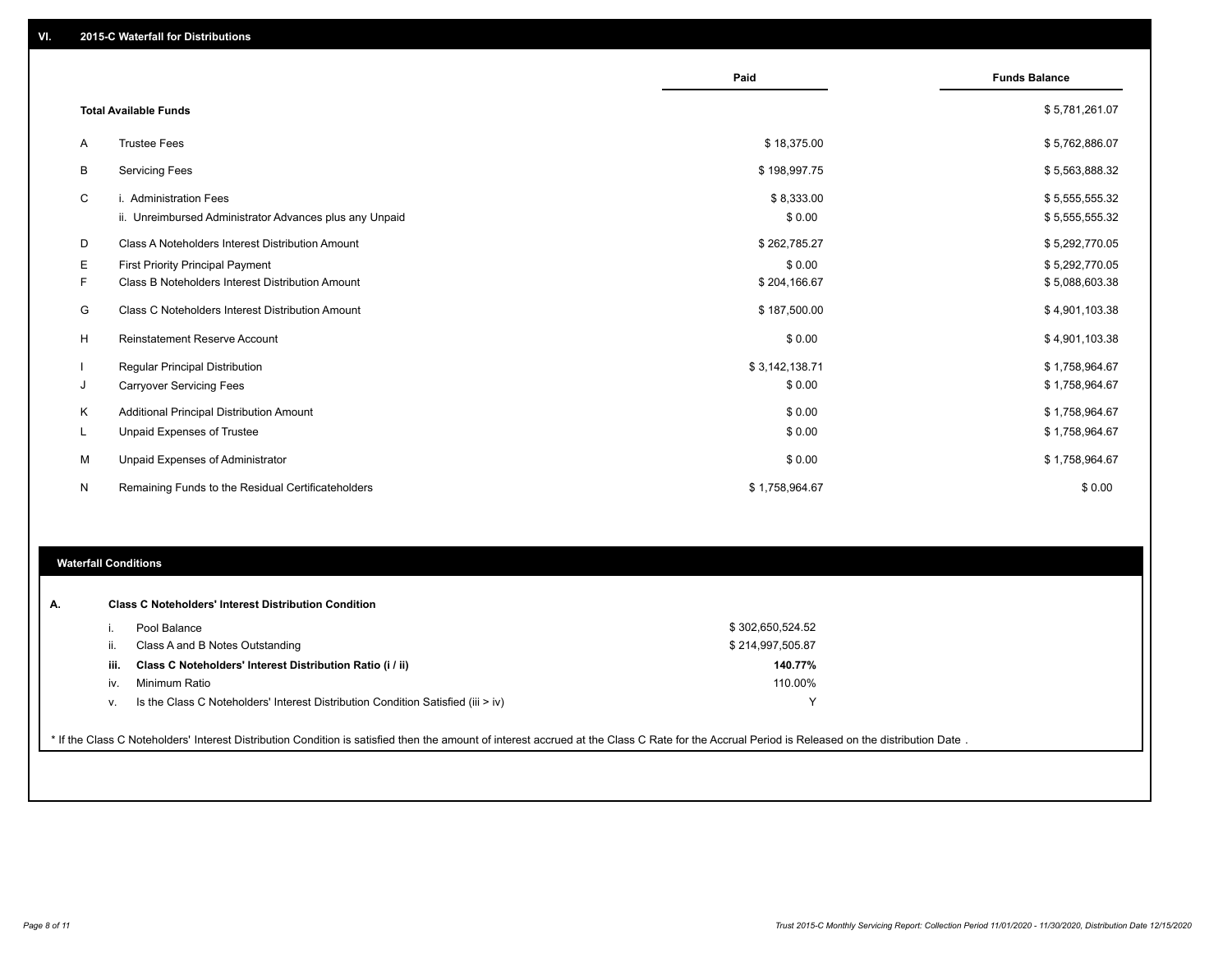## **VII. 2015-C Distributions**

| <b>Distribution Amounts</b>                                |                         |                         |                         |
|------------------------------------------------------------|-------------------------|-------------------------|-------------------------|
|                                                            | A <sub>2</sub> A        | A <sub>2</sub> B        | A <sub>3</sub>          |
| Cusip/Isin                                                 | 78448RAB2               | 78448RAC0               | 78448RAD8               |
| <b>Beginning Balance</b>                                   | \$47,197,015.38         | \$22,800,490.49         | \$75,000,000.00         |
| Index                                                      | <b>FIXED</b>            | <b>LIBOR</b>            | <b>LIBOR</b>            |
| Spread/Fixed Rate                                          | 2.75%                   | 1.40%                   | 1.95%                   |
| Record Date (Days Prior to Distribution)                   | 1 NEW YORK BUSINESS DAY | 1 NEW YORK BUSINESS DAY | 1 NEW YORK BUSINESS DAY |
| Accrual Period Begin                                       | 11/15/2020              | 11/16/2020              | 11/16/2020              |
| <b>Accrual Period End</b>                                  | 12/15/2020              | 12/15/2020              | 12/15/2020              |
| Daycount Fraction                                          | 0.08333333              | 0.08055556              | 0.08055556              |
| Interest Rate*                                             | 2.75000%                | 1.54088%                | 2.09088%                |
| <b>Accrued Interest Factor</b>                             | 0.002291667             | 0.001241265             | 0.001684320             |
| <b>Current Interest Due</b>                                | \$108,159.83            | \$28,301.44             | \$126,324.00            |
| Interest Shortfall from Prior Period Plus Accrued Interest | $\mathbb{S}$ -          | $\mathcal{S}$ -         | $\mathsf{\$}$ -         |
| <b>Total Interest Due</b>                                  | \$108,159.83            | \$28,301.44             | \$126,324.00            |
| <b>Interest Paid</b>                                       | \$108,159.83            | \$28,301.44             | \$126,324.00            |
| <b>Interest Shortfall</b>                                  | $\mathcal{S}$ -         | $\frac{1}{2}$           | $$ -$                   |
| <b>Principal Paid</b>                                      | \$2,118,640.76          | \$1,023,497.95          | $$ -$                   |
| <b>Ending Principal Balance</b>                            | \$45,078,374.62         | \$21,776,992.54         | \$75,000,000.00         |
| Paydown Factor                                             | 0.010234980             | 0.010234980             | 0.000000000             |
| <b>Ending Balance Factor</b>                               | 0.217769926             | 0.217769925             | 1.000000000             |

\* Pay rates for Current Distribution. For the interest rates applicable to the next distribution date, please see https://www.salliemae.com/about/investors/data/SMBabrate.txt.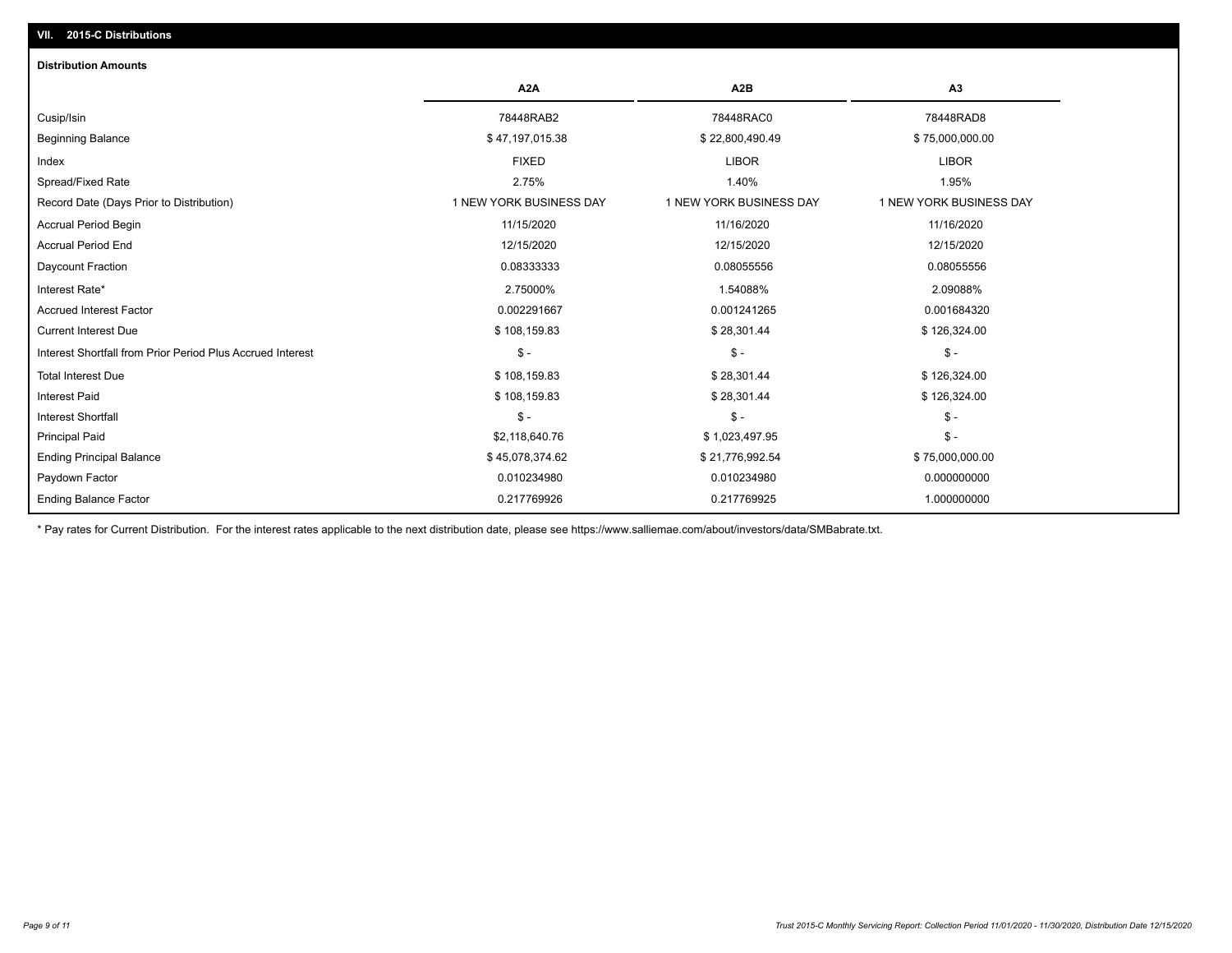| <b>Distribution Amounts</b>                                |                         |                         |  |  |
|------------------------------------------------------------|-------------------------|-------------------------|--|--|
|                                                            | в                       | C                       |  |  |
| Cusip/Isin                                                 | 78448RAE6               | 78448RAF3               |  |  |
| <b>Beginning Balance</b>                                   | \$70,000,000.00         | \$50,000,000.00         |  |  |
| Index                                                      | <b>FIXED</b>            | <b>FIXED</b>            |  |  |
| Spread/Fixed Rate                                          | 3.50%                   | 4.50%                   |  |  |
| Record Date (Days Prior to Distribution)                   | 1 NEW YORK BUSINESS DAY | 1 NEW YORK BUSINESS DAY |  |  |
| <b>Accrual Period Begin</b>                                | 11/15/2020              | 11/15/2020              |  |  |
| <b>Accrual Period End</b>                                  | 12/15/2020              | 12/15/2020              |  |  |
| Daycount Fraction                                          | 0.08333333              | 0.08333333              |  |  |
| Interest Rate*                                             | 3.50000%                | 4.50000%                |  |  |
| <b>Accrued Interest Factor</b>                             | 0.002916667             | 0.003750000             |  |  |
| <b>Current Interest Due</b>                                | \$204,166.67            | \$187,500.00            |  |  |
| Interest Shortfall from Prior Period Plus Accrued Interest | $\mathsf{\$}$ -         | $\mathsf{\$}$ -         |  |  |
| <b>Total Interest Due</b>                                  | \$204,166.67            | \$187,500.00            |  |  |
| <b>Interest Paid</b>                                       | \$204,166.67            | \$187,500.00            |  |  |
| <b>Interest Shortfall</b>                                  | $\mathsf{\$}$ -         | $\mathsf{\$}$ -         |  |  |
| <b>Principal Paid</b>                                      | $\mathsf{\$}$ -         | $\mathbb{S}$ -          |  |  |
| <b>Ending Principal Balance</b>                            | \$70,000,000.00         | \$50,000,000.00         |  |  |
| Paydown Factor                                             | 0.000000000             | 0.000000000             |  |  |
| <b>Ending Balance Factor</b>                               | 1.000000000             | 1.000000000             |  |  |

\* Pay rates for Current Distribution. For the interest rates applicable to the next distribution date, please see https://www.salliemae.com/about/investors/data/SMBabrate.txt.

**VII. 2015-C Distributions**